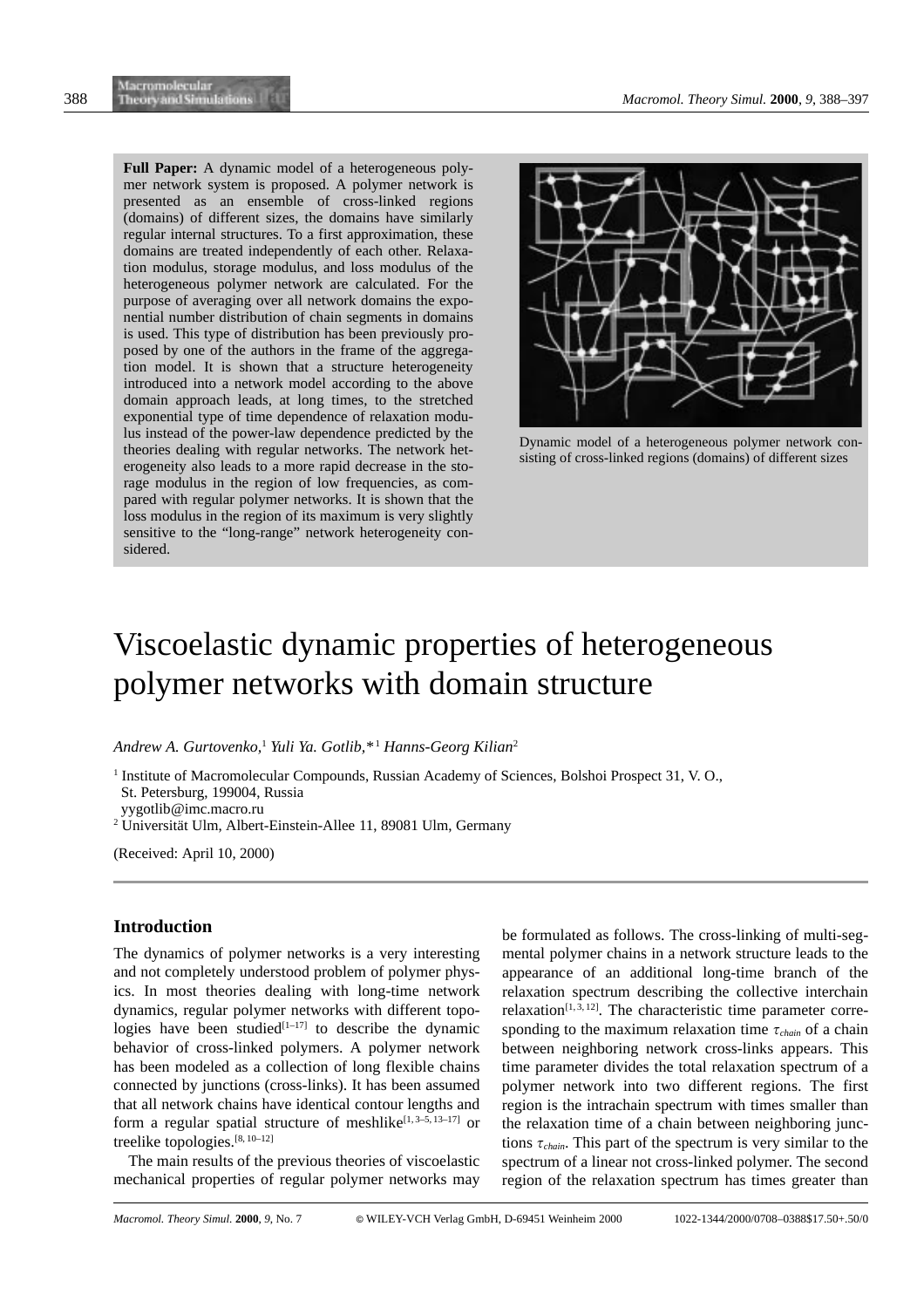$\tau_{chain}$  and corresponds to the long-scale interchain relaxation processes typical of polymer networks.<sup>[1,3,5,12,17]</sup> The relaxation spectrum  $H(\tau)$  (or the distribution function of relaxation times  $\tau$  on a logarithmic scale) is related to the relaxation modulus  $G(t)$  as follows:<sup>[18]</sup>

$$
G(t) = G_e + \int H(\tau) \exp[-t/\tau] d \ln \tau \qquad (1)
$$

where  $G_e$  is the equilibrium modulus of a polymer network. Both intra- and interchain parts of the relaxation spectrum of regular polymer networks show the powerlaw behavior. If a regular polymer network consisting of "bead and spring" Rouse chains<sup>[19]</sup> is considered, the intrachain part of the relaxation spectrum  $H(\tau)$  has the usual Rousean behavior  $\tau^{-1/2}$  (see, for example, ref.<sup>[1, 3, 5, 12, 17]</sup>). The behavior of the interchain part of the relaxation spectrum of a network depends considerably on the topology and connectivity of the network model considered. For example, in the case of infinitely large three-dimensional regular networks (cubic or tetrahedral) the interchain collective part of the relaxation spectrum behaves as  $\tau^{-3/2}$ , i.e., decreases more rapidly as compared with the intrachain spectrum component.<sup>[1,3,17]</sup> Such a type of relaxation spectrum behavior leads to the corresponding power-law time dependence of the relaxation modulus  $G(t)$  of a regular polymer network. In the case of an infinitely large cubic network, the relaxation modulus  $G(t)$  decreases as  $t^{-1/2}$  at times smaller than the relaxation time  $\tau_{chain}$  of a chain between cross-links and as  $t^{-3/2}$  at longer times.

The usage of regular models of polymer networks represents the simplest approach to study the network dynamics and allows us to analyze qualitatively the effect of the cross-linking of polymer chains in a spatial network structure on the viscoelastic properties. However, the comparison of the predictions of regular network models with the experiment is often impossible because real cross-linked polymers have a heterogeneous structure as a rule. There is a great number of possible types of the network structure heterogeneity. It may be, for example, the distribution of molecular weights of network chains between cross-links, the existence of regions with different topology and cross-link density, the existence of not cross-linked amorphous domains, dangling chains etc. Therefore, the problem of structure heterogeneity is of great importance for theoretical considerations of viscoelastic properties of polymer networks. In this paper we shall confine ourselves to the consideration of one example of a network heterogeneity concerning the existence of regions with different properties in real polymer networks.

## **Dynamic model of a heterogeneous polymer network**

A random character of the cross-linking process may lead to the existence of cross-linked as well as not cross-linked regions in a real network polymer. The cross-linked regions of different sizes may be separated by the regions consisting of the not cross-linked macromolecules. A first simplest approximation seems to consist of the independent treatment of different cross-linked regions. Therefore, we propose the following dynamic model of a heterogeneous network. A polymer network as a whole is presented as an ensemble of cross-linked regions (domains) of different sizes, which relax independently of each other (Fig. 1). It is assumed that each domain represents a regular cubic network consisting of  $N \times N \times N$ 



Fig. 1. Dynamic model of a heterogeneous polymer network consisting of cross-linked regions (domains) of different sizes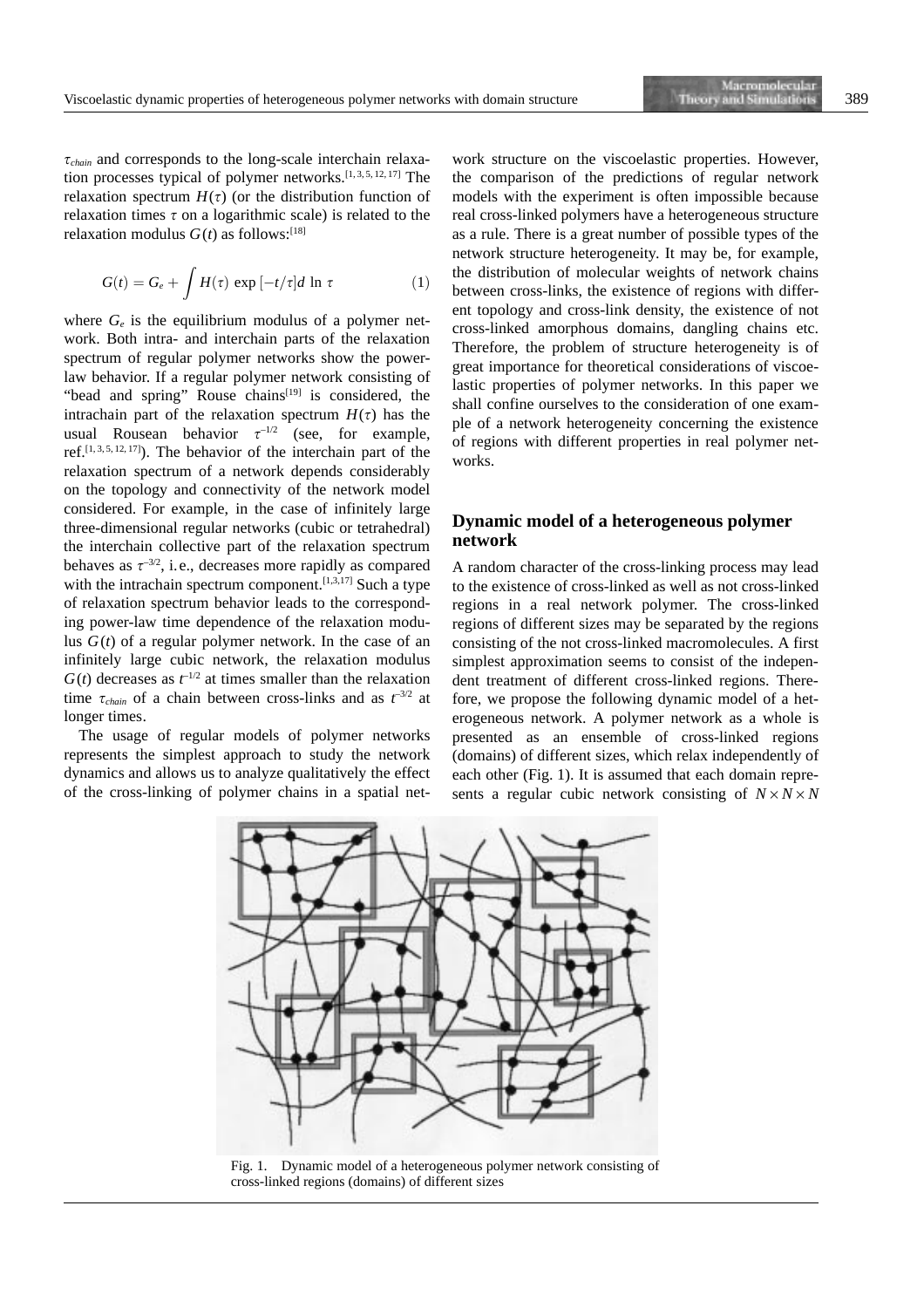cells. The polymer chains between neighboring crosslinks of the cubic network domains are modeled by "bead and spring" Rouse chains.<sup>[19]</sup> Each multi-segmental Rouse chain contains  $n_0$  beads (segments). The quantity  $n_0$  is the same for all the domains forming a heterogeneous network, the domains differ from each other only by the number of cubic network cells inside of the domains. The structure regularity (homogeneity) inside of network domains allows us to use (after some modifications) the results obtained in the theories dealing with regular polymer networks.

We assume that the cubic network domains have soft boundaries (boundary junctions are not fixed) and are embedded in an effective viscous medium which is "common" for all the domains. The viscoelastic response of an ensemble of the network domains to an external perturbation producing a longitudinal velocity gradient in the effective viscous medium is studied. In a certain sense, the heterogeneous network model considered is similar to a polymer solution in which a cross-linking process is in progress. In this case, the sufficiently large formations already having an internal network structure move in a real solvent and relax yet independently of each other.

Since a longitudinal velocity gradient produced by an external perturbation in an effective viscous medium is assumed to be the same for all network domains, the viscoelastic response of a collection of domains may be imitated by the behavior of a number of generalized Maxwell models<sup>[18]</sup> (corresponding to viscoelastic domains of different sizes) connected in parallel. Therefore, the total dynamic modulus of a heterogeneous polymer network as a whole is the sum of dynamic moduli of network domains with different weights. These relative weights (contributions) of dynamic moduli of different domains should be determined by domain size distribution. Since the non-interacting network domains of different sizes are assumed to relax independently, the domain model of a heterogeneous polymer network seems to be similar to the model of reversible aggregation.<sup>[20–22]</sup> The aggregation model has been proposed by one of the authors for describing the relaxation of amorphous polymers. Some related aspects of structure heterogeneity of polymers have been also discussed in ref.<sup>[23, 24]</sup> In this paper, the number distribution function of the aggregation model, which obeys the exponential law,  $[20, 22]$  will be used for the averaging over all the domains of a heterogeneous network. If each network domain is characterized by the number of chain segments ("beads") which it contains, the distribution function of the number of polymer segments in the network domains  $n(y)$  is given by<sup>[20, 22]</sup>

$$
n(y) = Cy^2 \exp[-ay]
$$
 (2)

where *C* is a normalization constant. Parameter *a* is determined as  $a = U_0/k_B T$  where  $U_0$  is the energy of the smallest domain.[20, 22] The size of the smallest domain must have an order of magnitude close to the size of a cubic network cell (not smaller).

Parameter determines the average number  $\bar{y}$  of chain segments in the domains, i.e., the average domain size:

$$
\overline{y} = \frac{\int yn(y)dy}{\int n(y)dy} \cong \frac{3}{a}
$$
 (3)

Note that the average domain size  $\overline{y} \cong \langle y \rangle$  is very close to the quantity  $\sqrt{\langle y^2 \rangle} \cong 2\sqrt{3}/a$  for the number distribution function considered. The network domain of the average size should contain a number of chain segments much greater than those in a network cell because all domains have an internal network structure in the system considered and, therefore, should be larger (not smaller) than the cubic network cell. An elementary cell of a regular cubic network consists of  $3n_0$  chain segments. Therefore, the condition  $\bar{y} \ge 3n_0$  should be fulfilled. This means that the parameter  $a \approx 3/\overline{y}$  of the number distribution function has to be much smaller than unity for sufficiently long chains, namely,  $a \le 1/n_0$ .

# **Relaxation modulus**

#### *Relaxation modulus of a unique domain*

At first, we consider the viscoelastic mechanical behavior of a unique domain that has a three-dimensional regular network structure. It has been shown<sup>[17, 25, 26]</sup> that in the consideration of viscoelastic dynamic properties of threedimensional meshlike regular networks consisting of "bead and spring" Rouse chains, intra- and interchain relaxation processes can be treated separately. The contribution of small-scale intrachain motions to network dynamics is shown to be very similar to the contribution of not cross-linked chains with the same molecular weight as that of the chains between cross-links in a network. The interchain long-scale motions can be satisfactorily described using a simplified "coarse-grained" model of a network.[4, 11, 14–17, 25, 26] The coarse-grained model of a cubic network represents a collection of beads (junctions) connected by springs into a unified regular network structure. The elasticity constant *K* of a spring between neighboring junctions corresponds to that of a multi-segmental Rouse chain as a whole between these junctions. The friction constant  $\varsigma$  of a junction relative to the effective viscous medium mimics the friction of halves of the network chains directly attached to the given junction. Thus, in order to obtain the total relaxation modulus *G*(*t*) of a cubic polymer network of "bead and spring" Rouse chains, it is sufficient to a good approximation to sum the relaxation modulus  $G_N(t)$  of a coarse-grained network model and the relaxation modu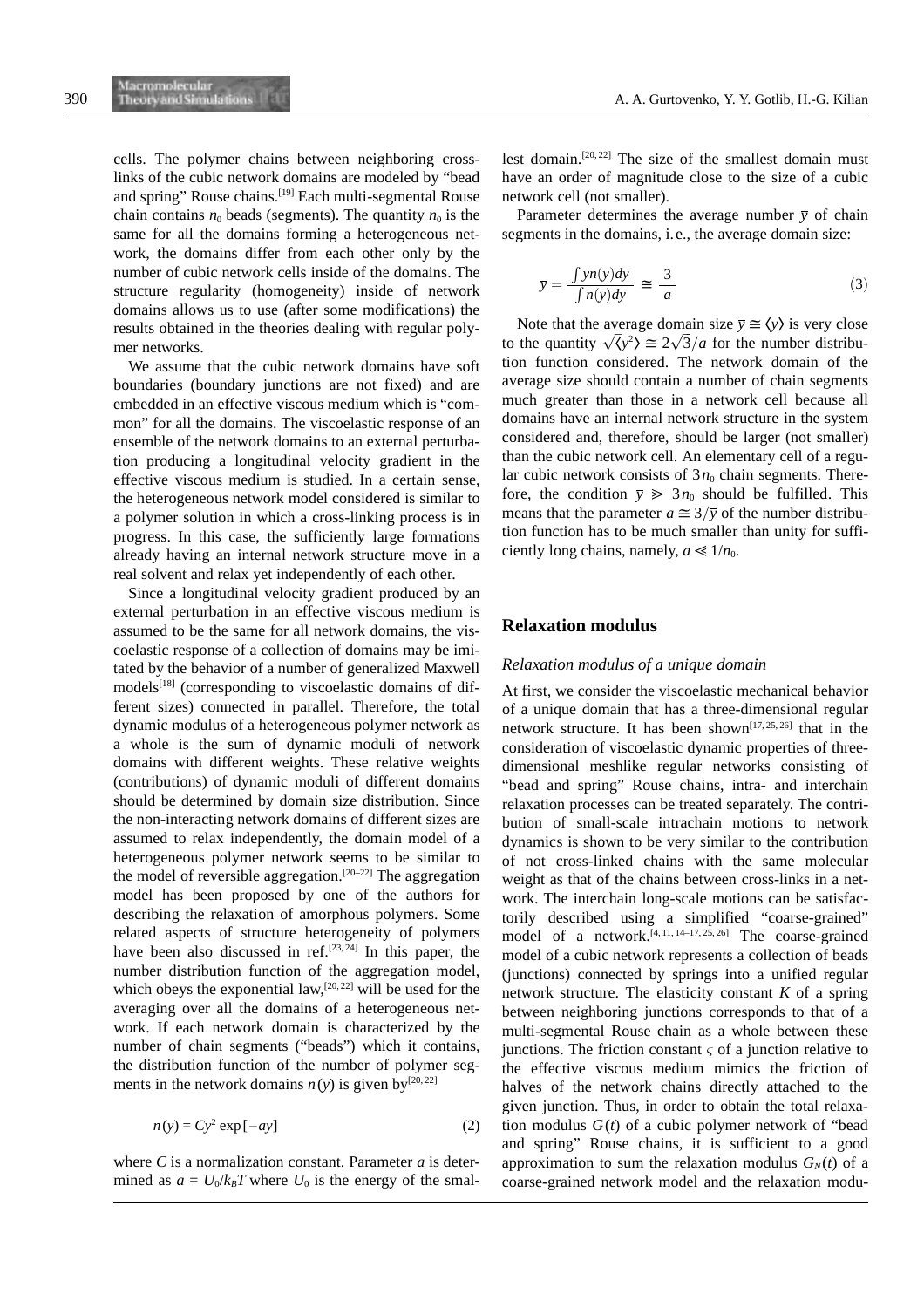lus  $G<sub>C</sub>(t)$  of not cross-linked polymer chains with the same molecular weight as those in the network.<sup>[17, 25, 26]</sup>

The relaxation modulus  $G_N(t)$  is presented as a sum over all the relaxation times  $\tau_N$  of a coarse-grained network model

$$
G_N(t) = G_e + \frac{1}{V_{dom}} 3k_B T \sum_{\vec{\theta}} \exp[-t/\tau_N(\vec{\theta})]
$$
(4)

where  $V_{dom}$  is the volume of a network domain and  $G_e$  is the equilibrium modulus of a network. The relaxation times  $\tau_N(\vec{\theta})$  manifested in the mechanical relaxation of the coarse-grained network model are given by<sup>[14, 16, 25, 26]</sup>

$$
\tau_N(\vec{\theta}) = \frac{6\tau_{\min}}{3 - \cos\theta_1 - \cos\theta_2 - \cos\theta_3} \tag{5}
$$

where  $\tau_{\min}$  is the minimum relaxation time of a coarsegrained network model (at  $\theta_{1;2;3} = \pi$ ):

$$
\tau_{\min} = \frac{S}{24K} \tag{6}
$$

The interchain wave vector  $\vec{\theta} = (\theta_1, \theta_2, \theta_3)$  determines the phase shift between displacements of neighboring network cells. Its components in the case of a cubic network of finite size are given as follows:

$$
\theta_{1;2;3} = \frac{\pi}{N} k_{1;2;3}; \quad k_{1;2;3} = 1, ..., N - 1 \tag{7}
$$

Since the network domain considered has finite size, the finite maximum relaxation time  $\tau_{\text{max}}$  exists as

$$
\tau_{\text{max}} = \frac{4}{\pi^2} N^2 \tau_{\text{min}} \tag{8}
$$

which is proportional to the square of number of junctions *N* along every Cartesian direction of a cubic network.

For the intrachain component  $G<sub>C</sub>(t)$  of the total relaxation modulus of a network domain we obtain

$$
G_C(t) = \frac{1}{V_{dom}} \cdot 3N^3 \cdot 3k_B T \sum_{\psi} \exp[-t/\tau_C(\psi)] \qquad (9)
$$

where  $3N^3$  is the number of polymer chains in a cubic network domain. The corresponding relaxation times  $\tau_C(\psi)$  are given by:

$$
\tau_C(\psi) = \frac{2\tau_0}{(1 - \cos\psi)}\tag{10}
$$

Here  $\tau_0$  is the relaxation time of a single chain segment (at  $\psi = \pi$ )

$$
\tau_0 = \frac{\varsigma_0}{8K_0} \tag{11}
$$

where  $K_0$  is the elasticity constant of a Gaussian subchain ("spring"), and  $\varsigma_0$  is the friction constant of a "bead" of the network chain between cross-links. The intrachain wave vector  $\psi$  corresponds to the phase shift between displacements of neighboring beads of a Rouse chain $[19, 27]$ 

$$
\psi = \frac{k\pi}{n_0 + 1} \quad k = 1 \dots n_0 \tag{12}
$$

where  $n_0$  is the number of beads in the chain between cross-links.

The total relaxation modulus of a domain is the sum of relaxation moduli  $G_N(t)$  and  $G_C(t)$ . Note that the minimum relaxation time  $\tau_{\min}$  of a coarse-grained network model (Eq. (6)) has an order of magnitude equal to the maximum relaxation time  $\tau_{chain}$  of a chain between neighboring junctions,<sup>[17]</sup> namely,  $\tau_{min} \cong (\pi^2/4) \tau_{chain}$ . The quantity  $\tau_{chain}$  is given by (see Eq. (10) at  $\psi = \pi/(n_0 + 1)$ ):

$$
\tau_{chain} = \frac{4}{\pi^2} (n_0 + 1)^2 \tau_0
$$
\n(13)

Since the distribution function of the number of chain segments in domains (Eq. (2)) will be used for the averaging over all domains, it is necessary to present the relaxation modulus of a unique domain as a function of the number of chain segments *y* in the domain. The cubic network domain consisting of *y* chain segments contains  $N^3$  cubic network cells with  $3n_0$  segments per cell (i.e. with three multi-segmental Rouse chains per network cell). Therefore, one can write the following simple interrelation:

$$
y = 3 n_0 N^3 \tag{14}
$$

Finally, the relaxation modulus  $G(t; y)$  of a domain consisting of *y* chain segments is presented as follows

$$
G(t; y) - G_e = 3v_{chain}k_B T n_0 \left[ \frac{1}{n_0} \sum_{\psi} \exp[-t/\tau_c] + \frac{1}{y} \sum_{\vec{\theta}} \exp[-t/\tau_w] \right]
$$
(15)

where  $v_{chain}$  is the number of network chains per unit volume. The first term in Eq. (15) corresponds to the contribution of intrachain relaxation, and the second term describes the interchain collective relaxation of a network domain. The relaxation times manifested in  $G(t; y)$  range from the relaxation time of a single chain segment  $\tau_0$ (Eq. (11)) to the maximum relaxation time  $\tau_{\text{max}}(y)$  of a cubic network domain of finite size (see Eq. (8)), which may be rewritten using Eq. (14) as:

$$
\tau_{\text{max}}(y) = \frac{4}{\pi^2} \left(\frac{1}{3n_0}\right)^{2/3} \tau_{chain} y^{2/3}
$$
 (16)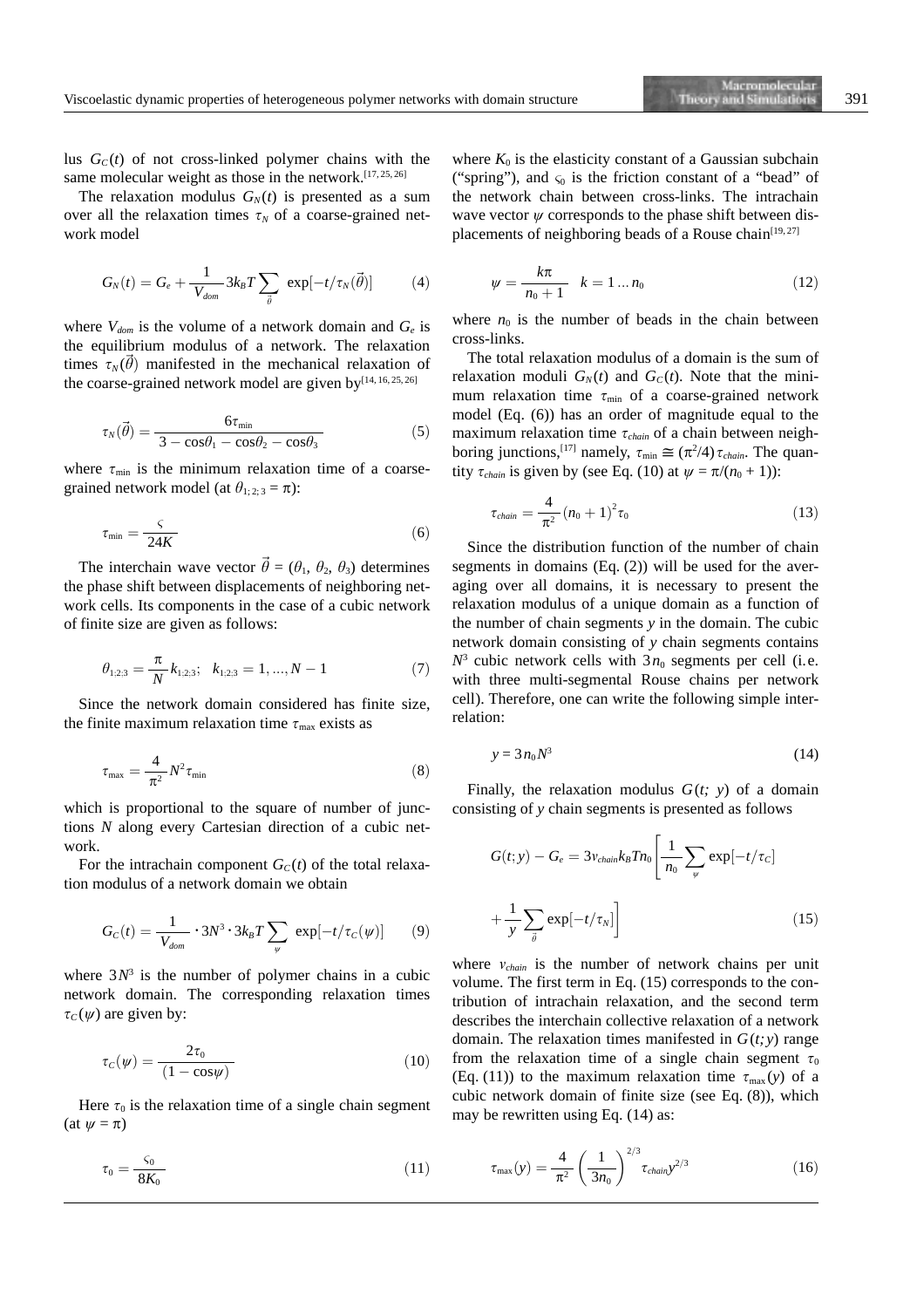Using Eq. (15) one can evaluate the asymptotic time dependence of relaxation modulus  $G(t; y)$  of a unique network domain. The corresponding calculations are very similar to those carried out in ref.<sup>[17]</sup> At short times  $\tau_0 < t$  $\langle \tau_{chain} \rangle$ , the relaxation modulus  $G(t; y)$  behaves as

$$
G(t; y) - G_e \cong v k_B T \cdot \frac{1}{n_0} \cdot \frac{6}{\pi} \cdot \sqrt{\frac{\tau_{chain}}{t}}
$$
 (17)

where  $v = n_0 v_{chain}$  is the number of chain segments per unit volume. This power-law time behavior of  $G(t; y)$  is typical of a single Rouse chain.<sup>[18, 19, 27]</sup> At times from  $\tau_{chain}$ to  $\tau_{\text{max}}(y)$  (see Eq. (16)) the relaxation modulus of a cubic network domain has the same time behavior as that of an infinite regular cubic network in the region of interchain collective relaxation.  $[1, 3, 14-17]$  namely:

$$
G(t; y) - G_e \cong v k_B T \cdot \frac{1}{n_0} \cdot \frac{4\sqrt{3}}{\pi^2} \cdot \left(\frac{\tau_{chain}}{t}\right)^{3/2} \tag{18}
$$

At longer times  $(t > \tau_{max}(y))$  we obtain the following asymptotic behavior for the relaxation modulus  $G(t; y)$ of a network domain of finite size:

$$
G(t; y) - G_e \cong v k_B T \cdot \frac{9\pi\sqrt{3}}{4} \cdot \frac{1}{y} \cdot \left(\frac{\tau_{\text{max}}(y)}{t}\right)
$$

$$
\cdot \exp\left[-\frac{t}{\tau_{\text{max}}(y)}\right]
$$
(19)

One can see that the relaxation modulus  $G(t; y)$  of a three-dimensional network domain of finite size has an exponential decay at longest times because the relaxation spectrum of the domain is limited by the finite maximum relaxation time  $\tau_{\text{max}}(y)$  of the domain as a whole. In other words, each network domain consisting of *y* polymer chain segments at times greater than its maximum relaxation time  $\tau_{\text{max}}(y)$  shows a simple relaxation behavior with a single relaxation time. Note that the relaxation modulus  $G(t; y)$  includes also the power-law term  $(\tau_{\text{max}}/t)$  which has much more weak time dependence as compared with the exponential term.

Thus, the relaxation modulus  $G(t; y)$  of a unique domain with internal cubic network structure has the power-law time dependencies  $t^{-1/2}$  and  $t^{-3/2}$  in the intra- and interchain regions of relaxation inside of the domain, respectively. At times greater than the maximum relaxation time of a network domain the relaxation modulus decreases rapidly according to the exponential law (Fig. 2).

### *Relaxation modulus of a heterogeneous polymer network with domain structure*

A heterogeneous polymer network in the present paper is modeled as an ensemble of independent cross-linked



Fig. 2. Relaxation modulus *G*(*t*) of the three-dimensional network systems considered: an infinitely large regular cubic network (solid line), a single cubic network domain of average size (dashed line), and a heterogeneous network with domain structure (dotted line); here  $n_0 = 20$  and  $a = 0.001$ 

domains of different sizes. As mentioned above, in order to obtain the relaxation modulus of the heterogeneous network as a whole, it is necessary to average the relaxation modulus  $G(t; y)$  over all domains forming the network. The network heterogeneity considered is long-range, it begins to be manifested on a scale greater than the size of an elementary network cell. Therefore, the relaxation modulus  $G(t)$  of a heterogeneous polymer network as a whole at times smaller than the relaxation time of a network chain  $\tau_{chain}$  has the same time behavior as that of a unique domain (see Eq. (17)) because the polymer chains between neighboring cross-links inside of all domains consist of an identical number  $n_0$  of chain segments.

At longer times ( $t \ge \tau_{chain}$ ), the main contribution to relaxation modulus  $G(t)$  of a heterogeneous network is provided by the time regions in which the exponential decay of moduli of network domains appears (see Eq. (19)). Just this exponential decay after averaging over all domains with number distribution function (Eq. (2)) determines the time dependence of  $G(t)$  of a heterogeneous network as a whole. To evaluate the time behavior of relaxation modulus  $G(t)$  at long times, one can use the Laplace method<sup>[28]</sup> of estimation of the asymptotic behavior of integral with large dimensionless parameter  $(t/\tau_{chain} \geq 1)$ . Finally, at sufficiently long times  $(t \geq \tau_{chain})$ we obtain the following asymptotic behavior of the relaxation modulus *G*(*t*) for a heterogeneous network

$$
(G(t) - G_e) \cong \overline{v}_{dom} k_B T \cdot C_1 \cdot (an_0)^{1/5} \cdot \left(\frac{t}{\tau_{chain}}\right)^{3/10}
$$

$$
\cdot \exp\left[-\left(\frac{t}{\tau^*}\right)^{3/5}\right]
$$
(20)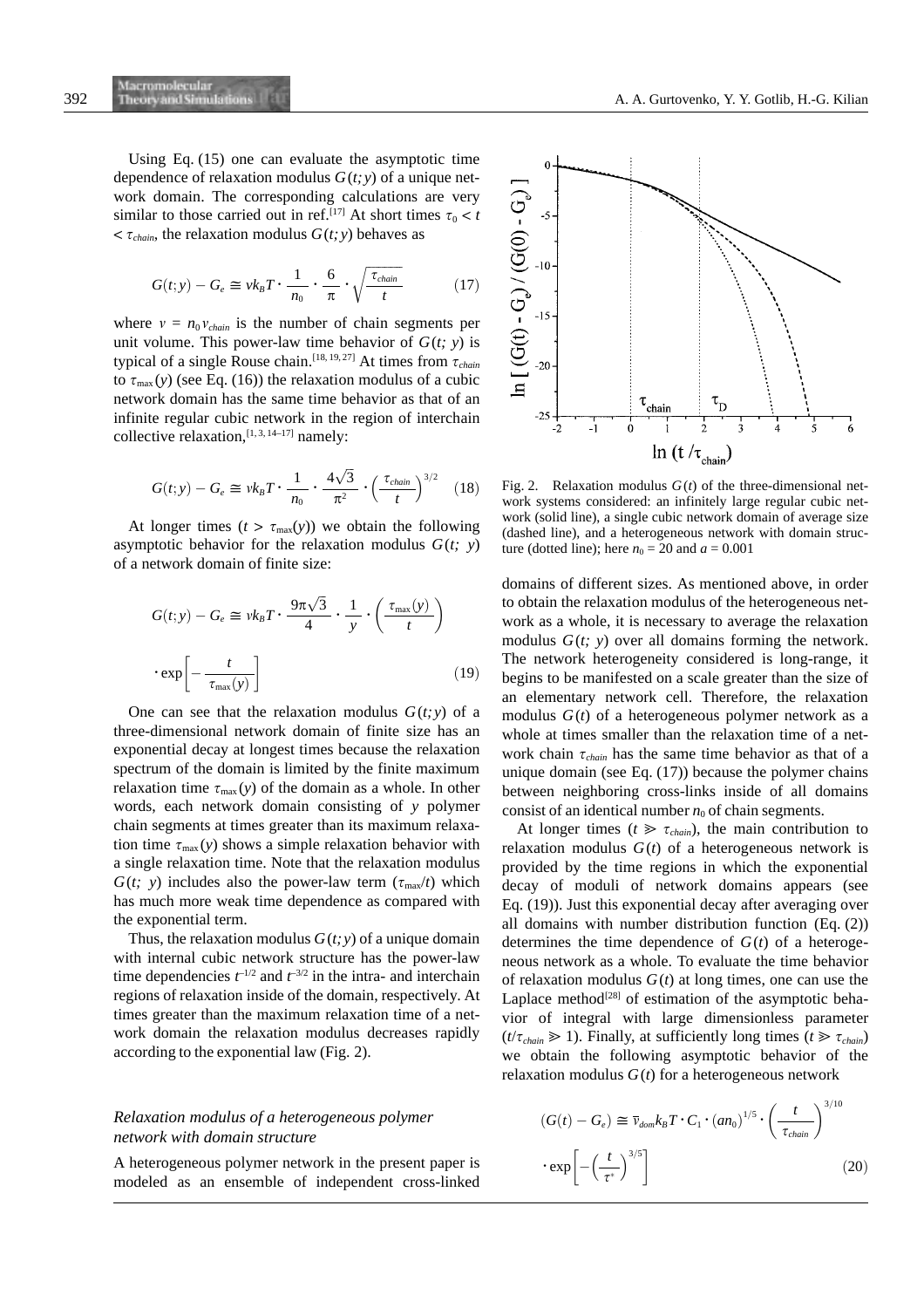where  $C_1 = 2^{-9/5} \cdot 5^{-1/2} \cdot 3^{29/10} \cdot \pi^{21/10} \approx 34.4$  and  $\overline{v}_{dom} = v/\overline{y}$ is the number of domains of average size per unit volume  $(v)$  is the number of chain segments per unit volume). The characteristic relaxation time  $\tau^*$  in the stretched exponential term is close to the maximum relaxation time  $\tau_D$  of the network domain of average size (see Eq. (16) at  $y = \overline{y}$ 

$$
\tau_D = \frac{4}{\pi^2} \left(\frac{1}{an_0}\right)^{2/3} \tau_{chain} \tag{21}
$$

namely,

$$
\tau^* = C_2 \tau_D \tag{22}
$$

where  $C_2 = 5^{-5/3} 2^{2/3} 3^{1/3} \approx 0.15$ .

Eq. (20) indicates that the relaxation modulus of a heterogeneous polymer network after averaging over all domains has the stretched exponential type of time dependence:  $\exp[-(t/\tau^*)^{3/5}]$ . The appearance of the stretched exponential time dependence is caused by the existence of the exponential term in the number distribution function  $n(y)$  of network domains (Eq. (2)). The algebraic term  $(t/\tau_{chain})^{3/10}$  in Eq. (20) is characterized by a much weaker time dependence as compared with stretched exponential term and arises from the factor  $y^2$  in the number distribution used (see Eq. (2)). It is also interesting to note that the relative decrease of the relaxation modulus  $G(t)$  at times corresponding to the beginning of the region of stretched exponential dependence (i. e. at *t*  $\cong \tau_D$ ) is given by  $(G(\tau_D) - G_e)/(G(0) - G_e) \approx 0.14 \cdot a$ . Hence, the relaxation modulus of a polymer network at *t*  $\approx \tau_p$  becomes small because of the above condition *a*  $\leq$  $1/n_0$  where  $n_0$  is the number of beads in a Rouse chain between cross-links ( $n_0 \geq 1$  for sufficiently long chains).

It should be especially emphasized that the stretched exponential time dependence of the relaxation modulus of heterogeneous network systems appears because the averaging over all domains is performed using the number distribution function  $n(y)$  containing the exponential term (see Eq. (2)). Besides the number distribution function of the aggregation model<sup>[20–22]</sup>, which has been used in this paper, there are many other examples of exponential distributions. The exponential distribution seems to be the general origin of time dependence of such a type. For example, the stretched exponential time dependence of the relaxation modulus may appear due to a broad distribution of the molecular weight of network chains, which also obeys the exponential law.<sup>[29]</sup> Another example may be a network system with a domain structure in which the number of cross-links inside of the domains fluctuates due to a random character of the cross-linking process and, therefore, is governed by the Gaussian distribution function  $\exp[-(y-\langle y \rangle)^2/2\langle \delta y^2 \rangle]$ .

Thus, if a long-range heterogeneity of a cross-linked polymer is taken into account in the frame of the above domain approach, the decrease of the relaxation modulus of a network at long times becomes much more rapid as compared with a homogeneous network. The power-law time dependence of relaxation modulus  $G(t) \sim t^{-3/2}$  of a regular three-dimensional network in the interchain region of relaxation is replaced by the stretched exponential type of time dependence of the relaxation modulus (Eq. (20)) in the case of a heterogeneous network system (Fig. 2).

Complex polymer systems often show decay obeying the stretched exponential law, i.e. more rapid relaxation than the power (algebraic) type of relaxation. Examples include the local segmental motions in non-crystalline polymers, the motions of polymer chains in entangled polymer melts, and relaxation phenomena in other complex correlated systems (see, for example, the well-known review of Ngai<sup>[30]</sup>). In these systems, the strong correlation between relaxing units has an effect in slowing down the relaxation. Another example is the dielectric relaxation in glassy materials, which has been treated in the frame of a defect diffusion model.<sup>[31, 32]</sup> In our case, the origin of the appearance of stretched exponential relaxation is related to the broad size distribution of non-interacting relaxing units (domains) in a heterogeneous polymer network. This is similar to the situation in disordered orientational glasses<sup>[33]</sup> where the non-exponential relaxation is also caused mostly by heterogeneous broadening.

The above considerable change of the time dependence of the relaxation modulus in the case of the heterogeneous polymer network as compared with the homogeneous one should be also manifested in the relaxation spectrum. The relaxation spectrum  $H(\tau)$  is determined by Eq. (1). This is a very important quantity because all the viscoelastic characteristics corresponding to mechanical relaxation (e.g. dynamic modulus and viscosity) may be calculated with the use of the relaxation spectrum.[18] At short times smaller than the maximum relaxation time  $\tau_{chain}$  of a chain between cross-links, the relaxation spectrum of a heterogeneous network with domain structure shows usual Rousean behavior:

$$
H(\tau) \cong v k_B T \frac{1}{n_0} \frac{3}{\pi} \sqrt{\frac{\tau_{chain}}{\tau}}
$$
 (23)

Such a type of behavior is caused by the fact that the network chains between cross-links in all the domains of a network have identical contour lengths, i.e. the heterogeneity of the considered type does not influence the intrachain relaxation. At long times ( $\tau \gg \tau_{chain}$  and  $\tau \gg$  $\tau_D$ ), the relaxation spectrum  $H(\tau)$  shows very rapid decrease, namely,

$$
H(\tau) \cong \overline{\nu}_{dom} k_B T(an_0) \tilde{C} \left(\frac{\tau}{\tau_{chain}}\right)^{3/2}
$$

$$
\exp[-3(\tau/\tau_D)^{3/2}] \tag{24}
$$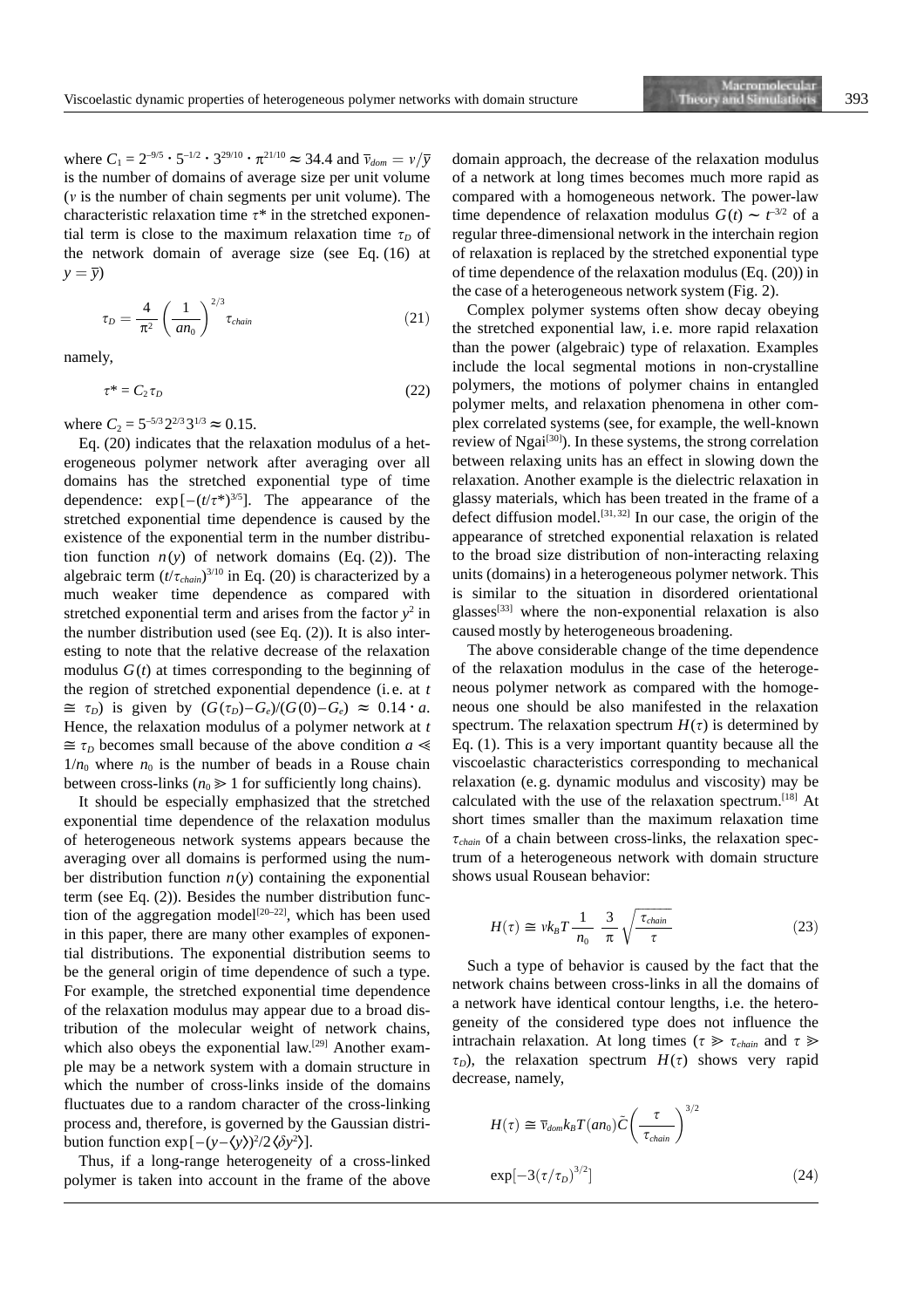where  $\tilde{C} = 2^{-6/5} \pi^4 3^{9/2}$ ,  $\overline{v}_{dom}$ , is the number of network domains of average size per unit volume, and  $\tau_D$  is the maximum relaxation time of the network domain of average size  $(Eq. (21))$ . One can see from Eq.  $(24)$  that the relaxation spectrum  $H(\tau)$  of a heterogeneous network in the long-time region of interchain (or "interdomain") relaxation is much narrower as compared with the spectrum of an infinitely large regular three-dimensional network, which has the power-law behavior  $\tau^{-3/2}$  (for example, see ref.[1, 3, 14, 16, 17]).

#### **Storage and loss moduli**

#### *Storage and loss moduli of a unique domain*

With the use of Eq. (15), the complex dynamic modulus  $G^*(\omega; y)$  of a unique domain consisting of chain segments is presented as follows:

$$
G^*(\omega; y) = G_e + 3\nu k_B T \left[ \frac{1}{n_0} \sum_{\psi} \frac{i\omega \tau_c}{1 + i\omega \tau_c} + \frac{1}{y} \sum_{\vec{\theta}} \frac{i\omega \tau_N}{1 + i\omega \tau_N} \right]
$$
(25)

Here  $\nu$  is the number of chain segments per unit volume;  $\tau_c$  are the intrachain relaxation times (see Eq. (10), (11), and (12)), and  $\tau_N$  are the interchain relaxation times of a cubic network domain (see Eq. (5), (6), and (7)). Using Eq. (25), it is easy to obtain the storage modulus  $G'(\omega)$  of a unique network domain (real component of complex dynamic modulus  $G^*(\omega)$ :

$$
G'(\omega; y) = G_e + 3v k_B T \left[ \frac{1}{n_0} \sum_{\psi} \frac{(\omega \tau_c)^2}{1 + (\omega \tau_c)^2} + \frac{1}{y} \sum_{\vec{\theta}} \frac{(\omega \tau_N)^2}{1 + (\omega \tau_N)^2} \right]
$$
(26)

The storage modulus  $G'(\omega; y) - G_e$  of a network domain has the following behavior at extremely high frequencies  $\omega \geq 1/\tau_0$  (here  $\tau_0$  is the relaxation time of a single chain segment (Eq. (11))):

$$
G'(\omega; y) - G_e \cong 3vk_B T \left[ 1 - \frac{\pi^4}{80} \frac{1}{\left(\omega \tau_0\right)^2} \right] \tag{27}
$$

In the region of high frequencies  $(1/\tau_0 > \omega > 1/\tau_{chain})$ , the storage modulus of a domain behaves as:

$$
G'(\omega; y) - G_e \cong v k_B T \frac{8}{\pi} \sqrt{\omega \tau_0}
$$
 (28)

Such a form of frequency dependence of the storage modulus is typical of a single Rouse chain. [18, 19, 27] In the



Fig. 3. Dynamic storage modulus  $G'(\omega)$  of an infinitely large regular network (solid line), a single domain of average size (dashed line), and a heterogeneous network with domain structure (dotted line); here  $n_0 = 10$  and  $a = 0.001$ 

region of low frequencies  $(1/\tau_{chain} < \omega < 1/\tau_{max}(y))$ , the storage modulus of a network domain has the same behavior as that of a regular three-dimensional polymer network in the region of interchain cooperative relaxation, [14, 16, 25, 26] namely,

$$
G'(\omega; y) - G_e \cong v k_B T \frac{1}{n_0} \frac{16\sqrt{3}}{\pi^2} (\omega \tau_{chain})^{3/2}
$$
 (29)

where  $\tau_{chain}$  is the maximum relaxation time of a network chain between neighboring junctions (Eq. (13)). Note that for an infinitely large three-dimensional network such a type of frequency behavior holds up to zero frequency. In the case of a cubic network domain of finite size, which contains *y* polymer segments, the relaxation spectrum is limited by the finite maximum relaxation time  $\tau_{\text{max}}(y)$  of the domain as a whole (see Eq. (16)). Therefore, at lower frequencies ( $\omega$  < 1/ $\tau_{\text{max}}$ (y)) we obtain the following asymptotic frequency behavior of the storage modulus  $G'(\omega; y)$ – $G_e$  of a network domain

$$
G'(\omega; y) - G_e \cong v k_B T \frac{1}{n_0} \frac{12\sqrt{3}}{\pi^2}
$$

$$
\omega^2(\sqrt{\tau_{\text{max}}(y)}\sqrt{\tau_{\text{chain}}^3})
$$
(30)

which differs from that of an infinitely large regular network (Eq. (29)). The decrease of  $G'(\omega; y)$  at low frequencies becomes more rapidly in the case of a domain of finite size as compared with an infinitely large regular network (Fig. 3 and 4).

The loss modulus  $G''(\omega)$  of a unique network domain (imaginary component of complex dynamic modulus  $G^*(\omega)$  is given by (see Eq. (25)):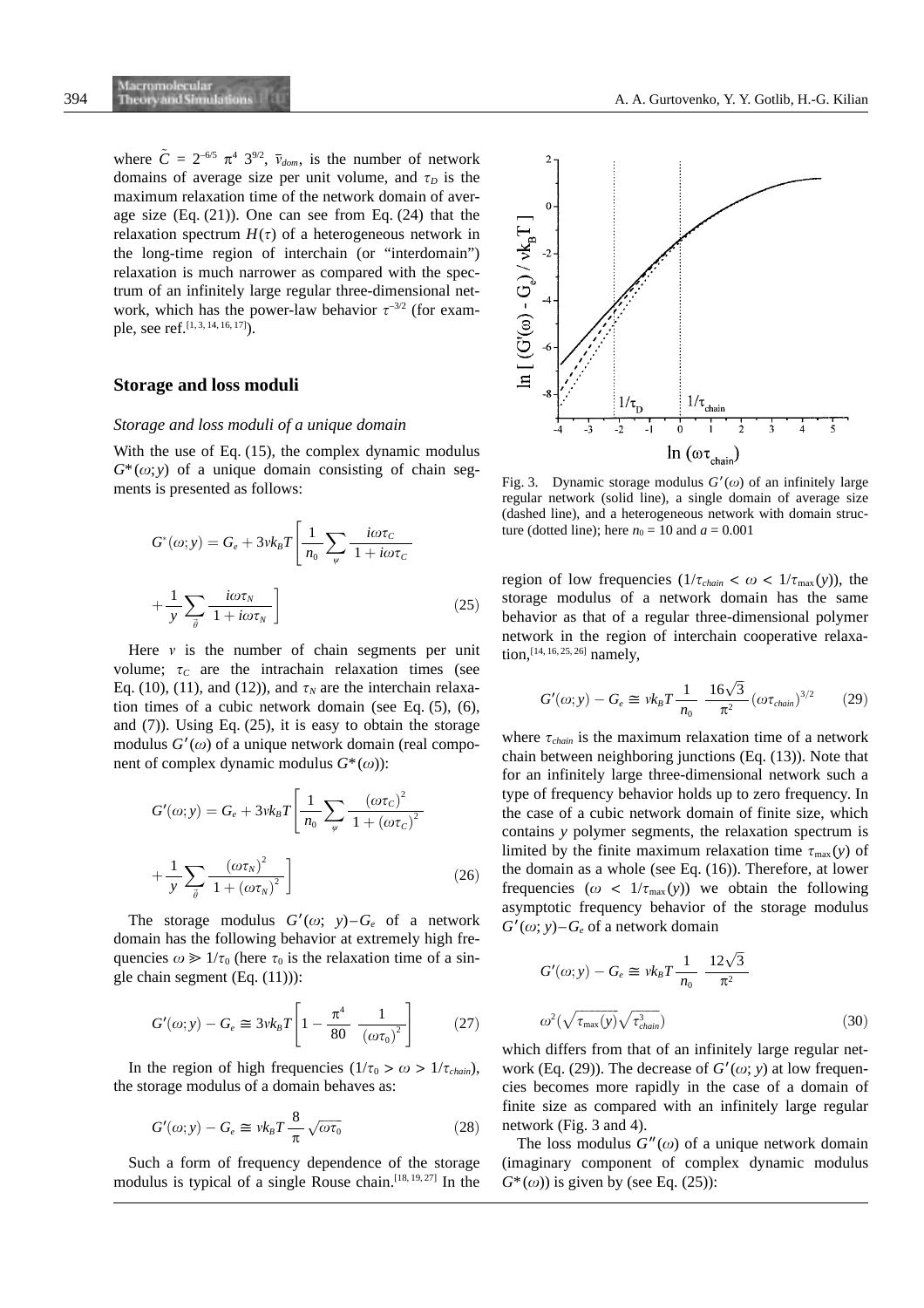

Fig. 4. The frequency dependence of dynamic storage modulus  $G'(\omega)$  at  $\omega < 1/\tau_{chain}$ ; the denotation of the curves is the same as in Fig. 3



Fig. 5. Dynamic loss modulus  $G''(\omega)$  of an infinitely large regular network (solid line), a single domain of average size (dashed line), and a heterogeneous network with domain structure (dotted line); here  $n_0$ = 10 and  $a$  = 0.001

$$
G''(\omega; y) = 3\nu k_B T \left[ \frac{1}{n_0} \sum_{\psi} \frac{\omega \tau_C}{1 + (\omega \tau_C)^2} + \frac{1}{y} \sum_{\vec{\theta}} \frac{\omega \tau_N}{1 + (\omega \tau_N)^2} \right]
$$
(31)

The quantity  $G''(\omega; y)$  is characterized by the existence of the maximum, its position is determined by the reverse relaxation time of a single Gaussian segment  $1/\tau_0$  (see Fig. 5). At very high frequencies  $\omega > 1/\tau_0$  (region on the

right of the maximum of  $G''(\omega; y)$ ) the loss modulus behaves as:

$$
G''(\omega; y) \cong v k_B T \frac{\pi^2}{4} \frac{1}{\omega \tau_0} \tag{32}
$$

With the decrease of frequency  $(1/\tau_{chain} < \omega < 1/\tau_0)$ (region on the left of the maximum of  $G''(\omega; v)$ ) the loss modulus has the behavior:

$$
G''(\omega; y) \cong v k_B T \frac{8}{\pi} \sqrt{\omega \tau_0} \tag{33}
$$

Note that the frequency dependence of  $G''(\omega; y)$  of a network domain at frequencies  $\omega > 1/\tau_{chain}$  is the same as that of a single Rouse chain.<sup>[27]</sup> At low frequencies  $1/$  $\tau_{\text{max}}(y) < \omega < 1/\tau_{chain}$ , the quantity  $G''(\omega; y)$  shows a behavior typical of a three-dimensional regular networks $^{[14]}$ , namely:

$$
G''(\omega; y) \cong v k_B T \frac{1}{n_0} \frac{12\sqrt{3}}{\pi^2} \left(\omega \tau_{chain}\right)
$$

$$
\left[1 - \frac{4}{5} \sqrt{\omega \tau_{chain}}\right]
$$
(34)

In the case of an infinitely large regular network, such a type of frequency dependence holds up to frequencies having an order of magnitude equal to  $1/(10\tau_{chain})$ . At lower frequencies, the loss modulus of an infinitely large regular network behaves as (cf. Eq. (34)):

$$
G''(\omega; y) \cong v k_B T \frac{1}{n_0} \frac{12\sqrt{3}}{\pi^2} (\omega \tau_{chain})
$$
 (35)

In the case of a network domain which is characterized by the finite maximum relaxation time  $\tau_{\text{max}}(y)$  (see Eq. (16)), we obtain the following asymptotic behavior for the loss modulus  $G''(\omega; y)$  at low frequencies  $\omega < 1/$  $\tau_{\text{max}}(y)$ :

$$
G''(\omega; y) \cong v k_B T \frac{1}{n_0} \frac{12\sqrt{3}}{\pi^2} (\omega \tau_{chain})
$$

$$
\left[1 - \sqrt{\frac{\tau_{chain}}{\tau_{max}(y)}}\right]
$$
(36)

It is seen that the slope of a curve of  $G''(\omega; y)$  for a network domain of finite size at very low frequencies changes as compared to that for an infinitely large regular network. Note that this effect is very weak (Fig. 5 and 6). It is determined by the difference in the terms which are smaller than the main terms  $(\sim \omega \tau_{chain})$  in the frequency dependence of  $G''(\omega; y)$  by an order of magnitude (cf. Eq. (34) and (36)). The weakness of the effect is caused by the fact that the loss modulus  $G''(\omega; y)$  at low frequencies (namely, the main second term in Eq. (31) at  $\omega$  < 1/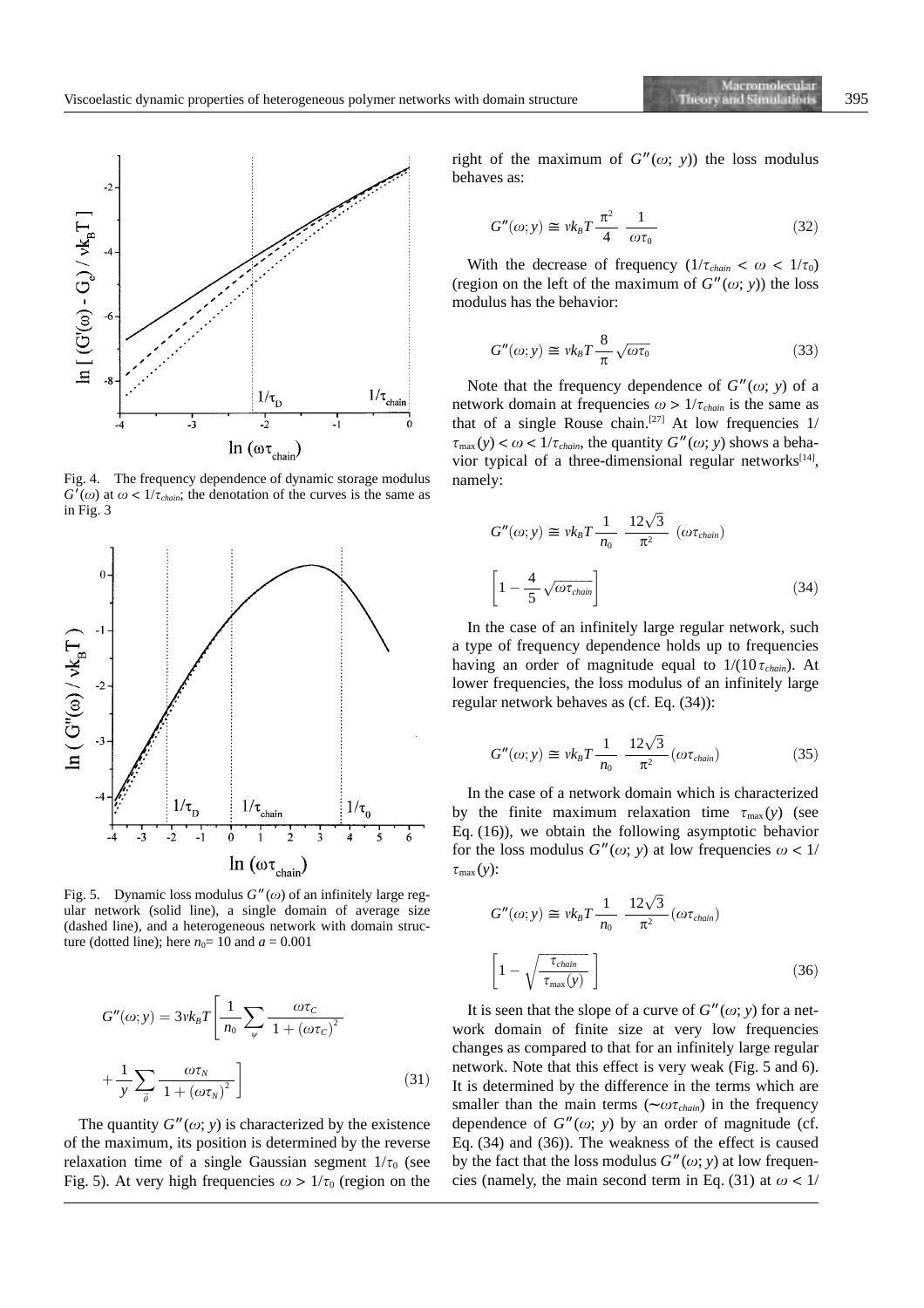

Fig. 6. The frequency dependence of dynamic loss modulus  $G''(\omega)$  at  $\omega < 1/\tau_{chain}$ ; the denotation of the curves is the same as in Fig. 5

 $\tau_{\text{max}}(y)$ ) is mostly determined by the relaxation time  $\tau_{chain}$ of a network chain between cross-links (not the maximum relaxation time  $\tau_{\text{max}}(y)$  of a unique domain as a whole).

# *Storage and loss moduli of a heterogeneous polymer network with domain structure*

To obtain the dynamic modulus  $G^*(\omega)$  of a heterogeneous polymer network as a whole, it is necessary to average the dynamic modulus  $G^*(\omega; y)$  of a unique network domain over all the domains in the system considered with the use of the number distribution function given by Eq. (2). Storage and loss moduli of a heterogeneous polymer network as a whole at frequencies greater than the reverse relaxation time of a chain between crosslinks  $1/\tau_{chain}$  have the same frequency behavior as those of a unique domain (see Eq. (27) and (28) for  $G'(\omega)$  and Eq. (32) and (33) for  $G''(\omega)$ ). This is caused by the feature of the type of the network heterogeneity considered which begins to be manifested on a scale greater than the average distance between neighboring cross-links (polymer chains between neighboring cross-links inside of all domains consist of an identical number  $n_0$  of Gaussian segments).

In the region of low frequencies ( $\omega \ll 1/\tau_{chain}$  and  $\omega \ll$  $1/\tau_D$ ), which corresponds to the time region where the stretched exponential time dependence of relaxation modulus  $G(t)$  appears, we obtain the following asymptotic behavior for the storage modulus  $G'(\omega)$ – $G_e$  of a heterogeneous polymer network

$$
G'(\omega) - G_e \cong \overline{v}_{dom} k_B T \cdot \tilde{C}_1 \cdot (\omega \tau_D)^2 \tag{37}
$$

where  $\tilde{C}_1 = \pi \cdot 7 \cdot 2^{-1} \cdot 5^{-1} \cdot 3^{13/6} \approx 23.7$  and  $\overline{v}_{dom} = v/\overline{y}$  is the number of domains of average size per unit volume  $(v)$ is the number of chain segments per unit volume). Thus, the form of frequency dependence, which is typical of regular polymer networks in the region of interchain relaxation (see Eq. (29)), disappears in the case of a heterogeneous network with domain structure. In fact at low frequency, the storage modulus relaxes with a single relaxation time equal to the maximum relaxation time of the network domain of average size  $\tau_D$ . The slope of the curve of  $G'(\omega)$  on a logarithmic scale becomes greater in the case of the heterogeneous polymer network as compared with the homogeneous one (Fig. 3 and 4). Note that the reduced decrease of the storage modulus  $(G'(\omega)-G_e)$  $(G'(\infty)-G_e)$  at  $\omega \cong 1/\tau_D$  becomes equal to about 2.64  $\cdot$  *a* and, therefore, is much smaller than unity because the distribution parameter *a* should be much smaller than 1/ *n*<sub>0</sub>.

The loss modulus  $G''(\omega)$  of a heterogeneous polymer network at low frequencies ( $\omega \ll 1/\tau_{chain}$  and  $\omega \ll 1/\tau_D$ ) has the following asymptotic behavior (cf. Eq. (36)):

$$
G''(\omega) \cong v k_B T \frac{1}{n_0} \frac{12\sqrt{3}}{\pi^2} (\omega \tau_{chain})
$$

$$
\left[1 - \frac{3^{4/3}}{4} \sqrt{\frac{\tau_{chain}}{\tau_D}}\right]
$$
(38)

The position of the maximum of  $G''(\omega)$  of a heterogeneous network is not shifted as compared to that of an infinitely large regular network (Fig. 5) because its position is determined by the characteristic frequency  $1/\tau_0$ corresponding to the purely intrachain relaxation on a scale smaller than the distance between cross-links. On this scale, the "long-range" heterogeneity of a network is not manifested yet. As a result, the loss modulus  $G''(\omega)$ is very slightly sensitive to the network heterogeneity of the domain type considered (see Fig. 5 and 6).

#### **Conclusion**

The main results of this paper may be stated as follows. If a heterogeneous polymer network is treated as an ensemble of non-interacting cross-linked domains of different sizes, the decrease of the relaxation modulus of a network at long times becomes much more rapid as compared with a homogeneous network. The algebraic time dependence of relaxation modulus *G*(*t*) of regular cross-linked polymers is replaced by the stretched exponential type of time dependence of  $G(t)$  for heterogeneous polymer network systems. A similar (but much weaker) effect is shown to be manifested in the storage modulus of a heterogeneous network. In the region of low frequencies, which corresponds to the region of stretched exponential time dependence of the relaxation modulus, the storage